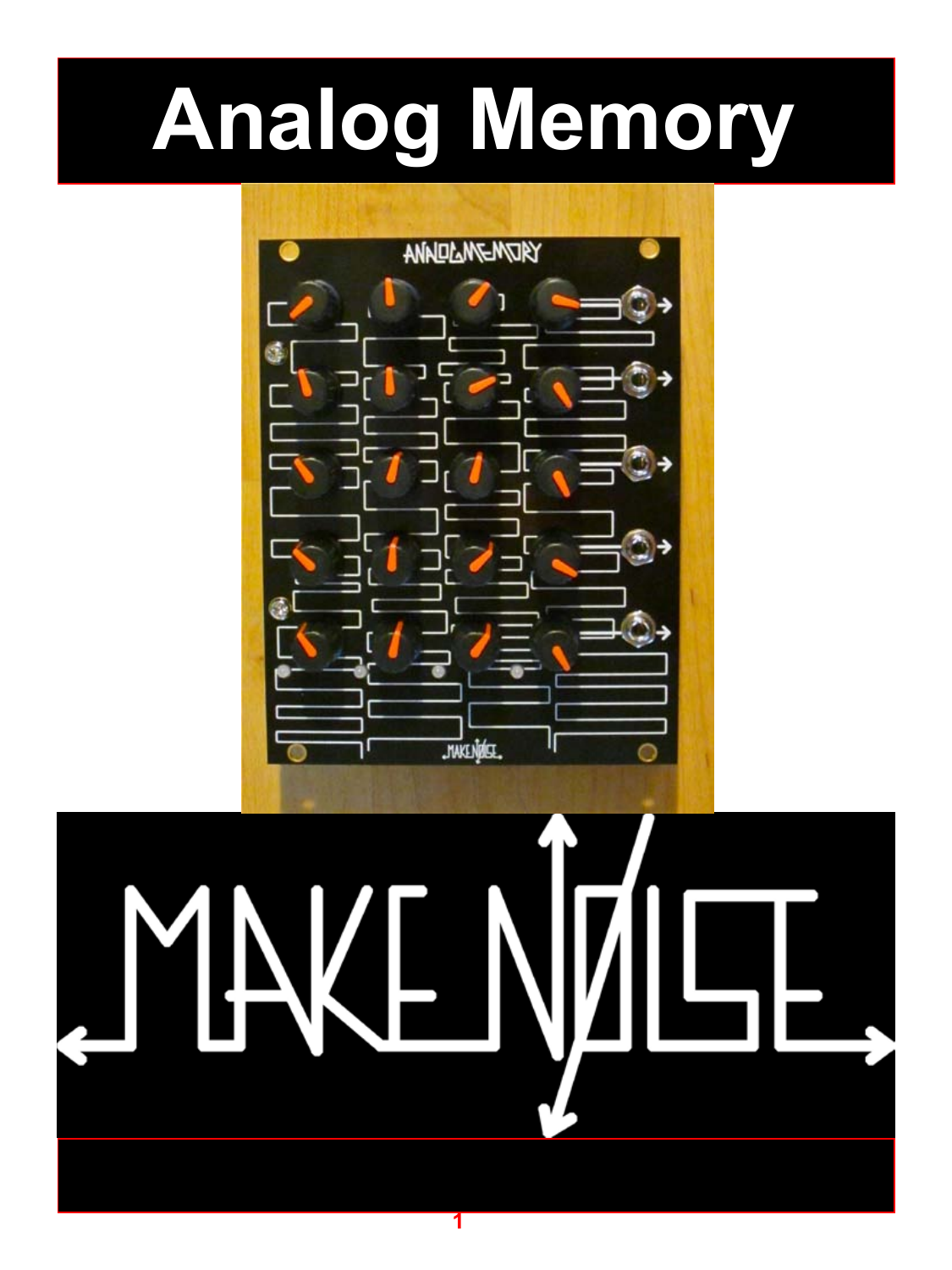# **Limited WARRANTY:**

Make Noise warrants this product to be free of defects in materials or construction for a period of two years from the date of manufacture. Malfunction resulting from wrong power supply voltages, backwards power cable connection, abuse of the product or any other causes determined by Make Noise to be the fault of the user are not covered by this warranty, and normal service rates will apply.

During the warranty period, any defective products will be repaired or replaced, at the option of Make Noise, on a return-to-Make Noise basis, with the customer paying the transit cost to Make Noise. Please contact Make Noise for Return To Manufacturer Authorization.

Make Noise implies and accepts no responsibility for harm to person or apparatus caused through operation of this product.

Please contact tony@makenoisemusic.com with any questions, needs & comments... otherwise go MAKE NOISE.

**http://www.makenoisemusic.com**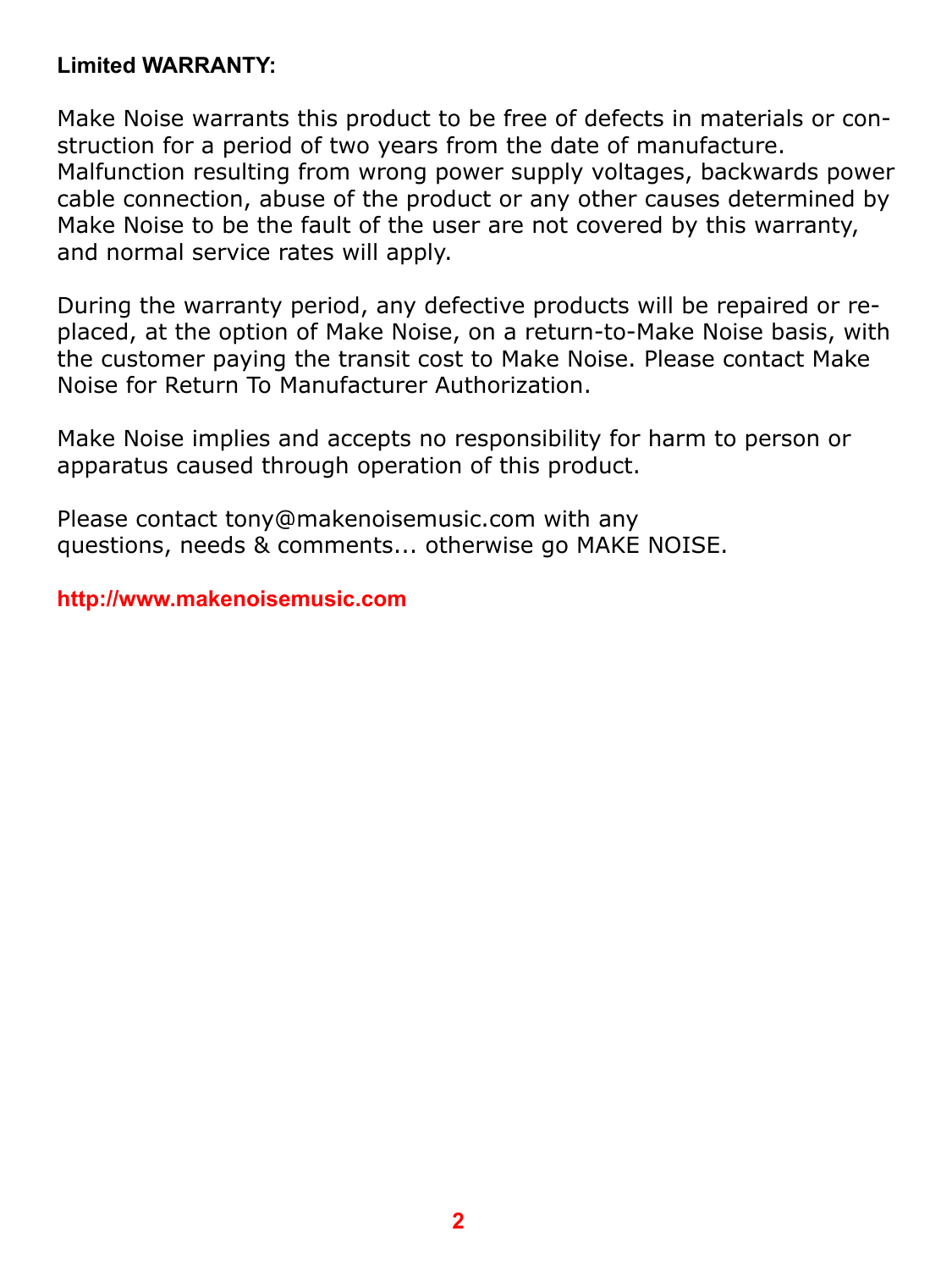# **Installation:**

The Make Noise Analog Memory is an electronic signal generator requiring 20mA of +12V regulated power and properly formatted distribution receptacle to operate. It is designed to be used within the euro format modular synthesizer system.

Go to http://www.doepfer.de/a100\_man/a100t\_e.htm for the details of this format.

To install, find 20HP of space in your euro-rack synthesizer system directly above or adjacent to the Pressure Points which will connect to the Analog Memory.

Power Cable:

Confirm proper installation of included power cable on backside of module (see picture below). Once the EXPAND and CHAIN cables are installed, plug the 16pin end power cable into the euro-rack style power distribution board, minding the polarity so that the RED stripe on the cable is oriented to the NEGATIVE 12 volt supply line. This is USUALLY at the bottom. Please refer to your case manufacturers' specifications for location of the negative supply.



Proper installation of included power cable on module. Please note the RED BAND.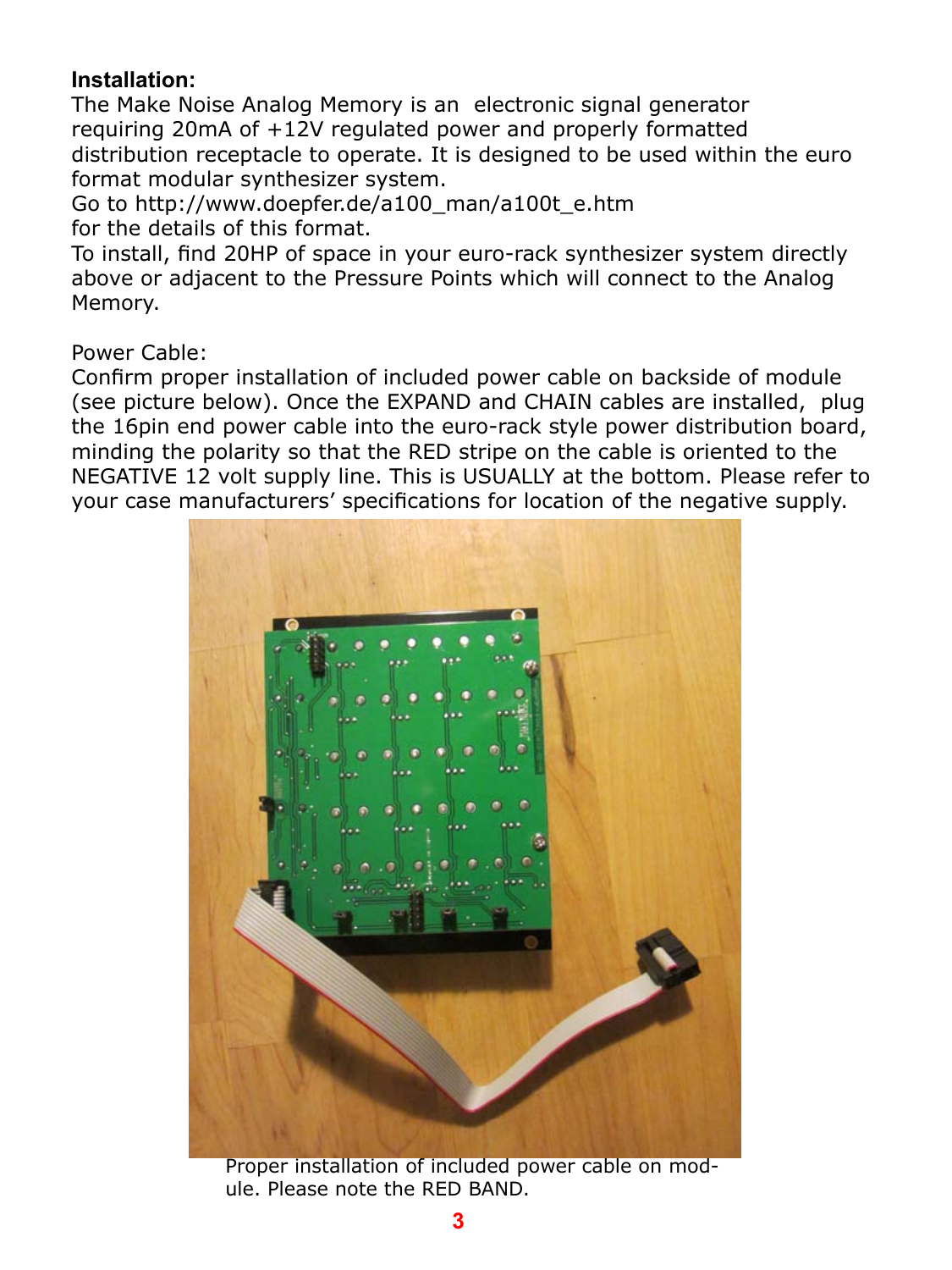#### EXPAND Cable:

The expand cable has four 10 x 2 female connector on a flat grey cable with one Red Stripe. One end of this cable is attached to the Pin Header on the back of the Analog Memory where it says "Connect to EXPAND."





Orient the Red Stripe Down for easy installation.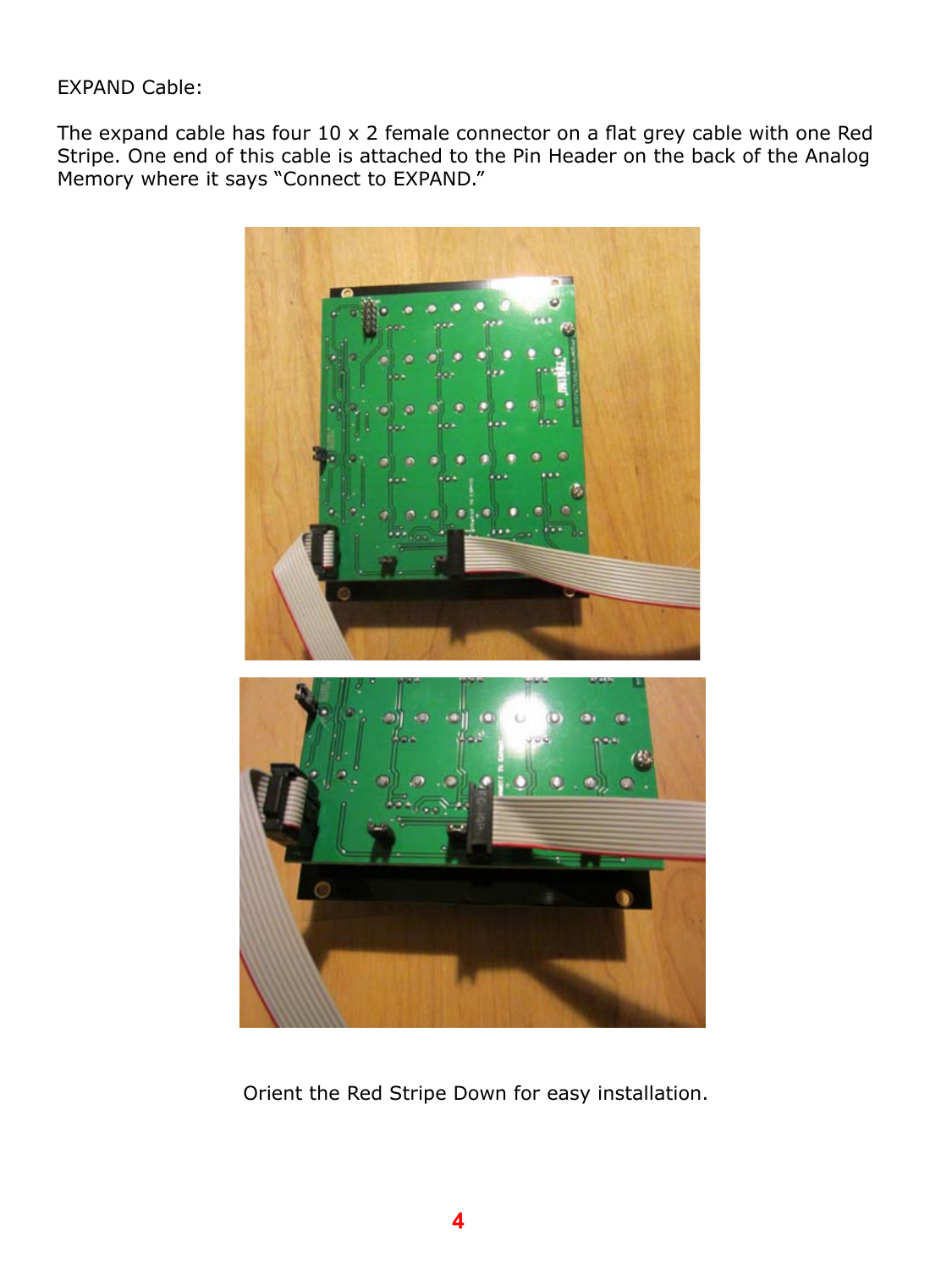## Connection to Single Pressure Points



Connect one of the remaining 3 connectors to the 10 pin header on the Pressure Points that is marked "EXPND." You will need to remove all 4 of the small black "jumpers" that are covering the pins of this header before you attach the EXPAND CABLE.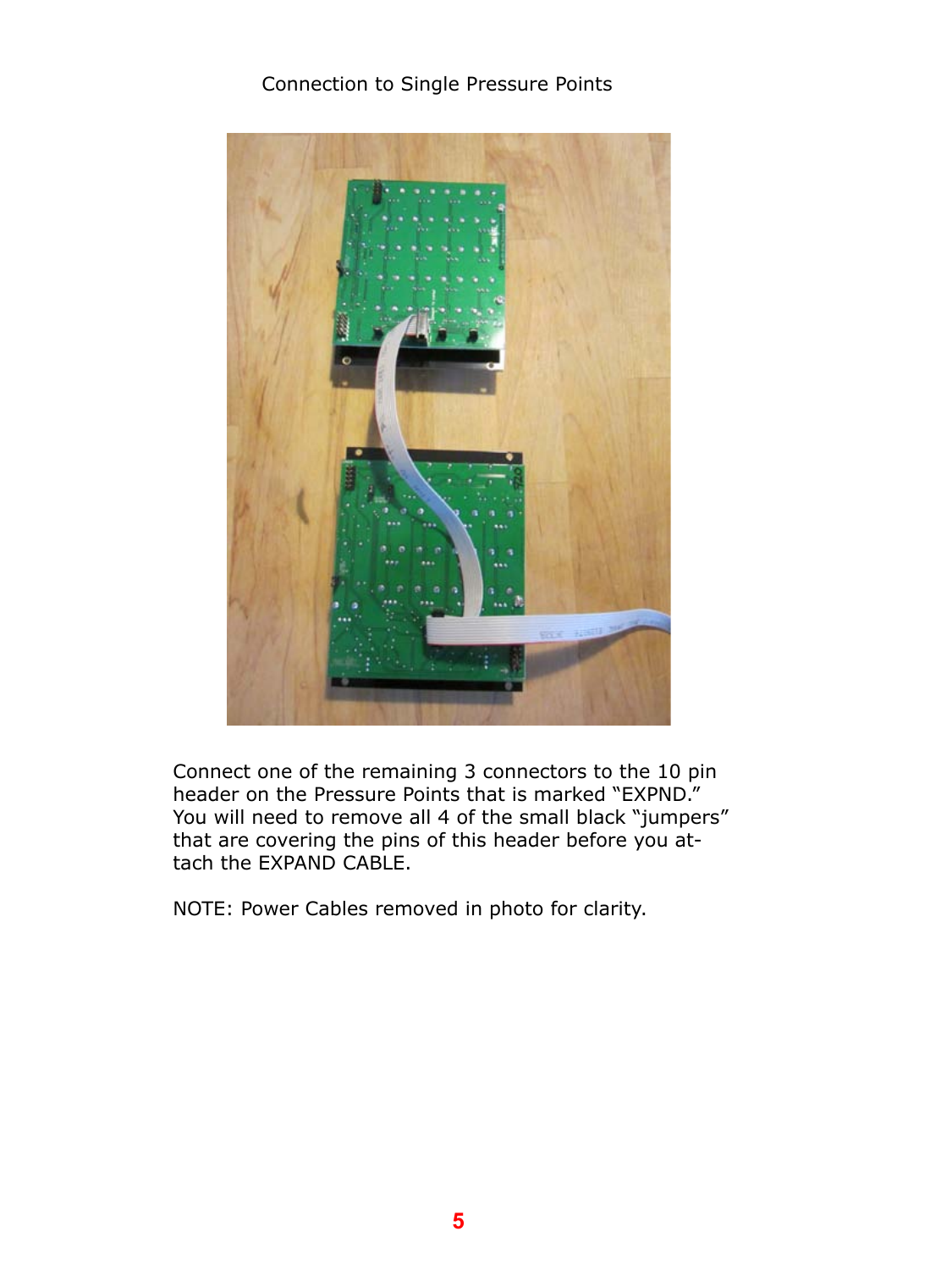#### Connecting 2 Analog Memory to 2 Pressure Points



Connect one of the remaining 3 connectors to the 10 pin header on the Pressure Points that is marked "EXPND." You will need to remove all 4 of the small black "jumpers" that are covering the pins of this header before you attach the EXPAND CABLE. Maintain proper orientation of the cable, keeping the Red Stripe DOWN. Connect each Analog Memory to the Pressure Points with which you wish to control it.

Using the provided CHAIN cable, connect the two Analog Memory modules at the 10 pin header marked "CHAIN" at top left on backside of the module. Maintain proper orientation of the cable, keeping the Red Stripe DOWN at both ends. Analog Memory(s) that are not the that last in the CHAIN will need to have the jumper marked "Close 4 Master" removed.

Please see the Pressure Points manual for details on proper jumper settings for CHAINing Pressure Points, and follow those instructions.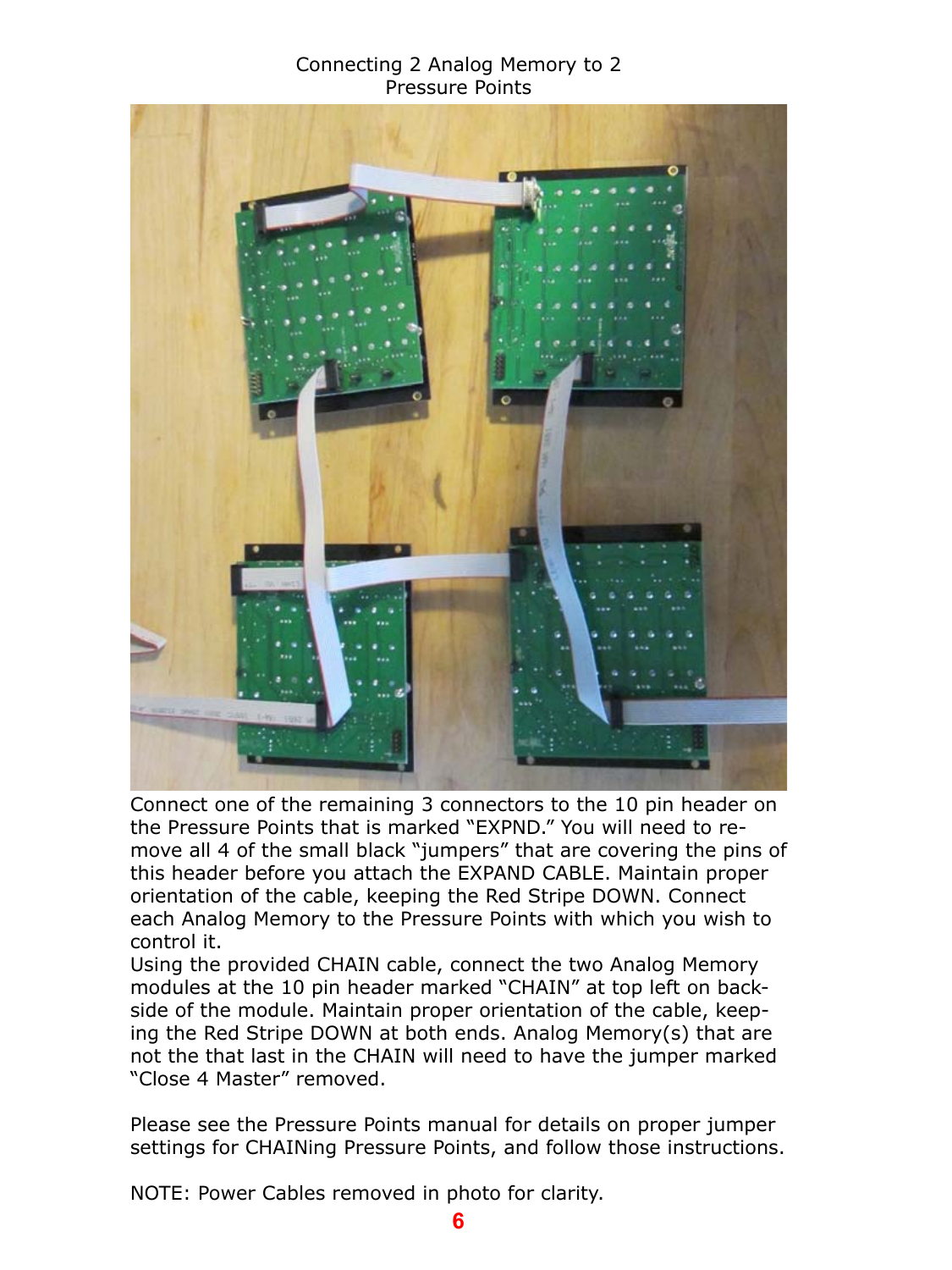### Connecting Analog Memory to Pressure Points/ BRAINS system



Before connecting to the Pressure Points/ BRAINS system, you will need to remove the 4 jumpers along the bottom of the backside of the Analog Memory.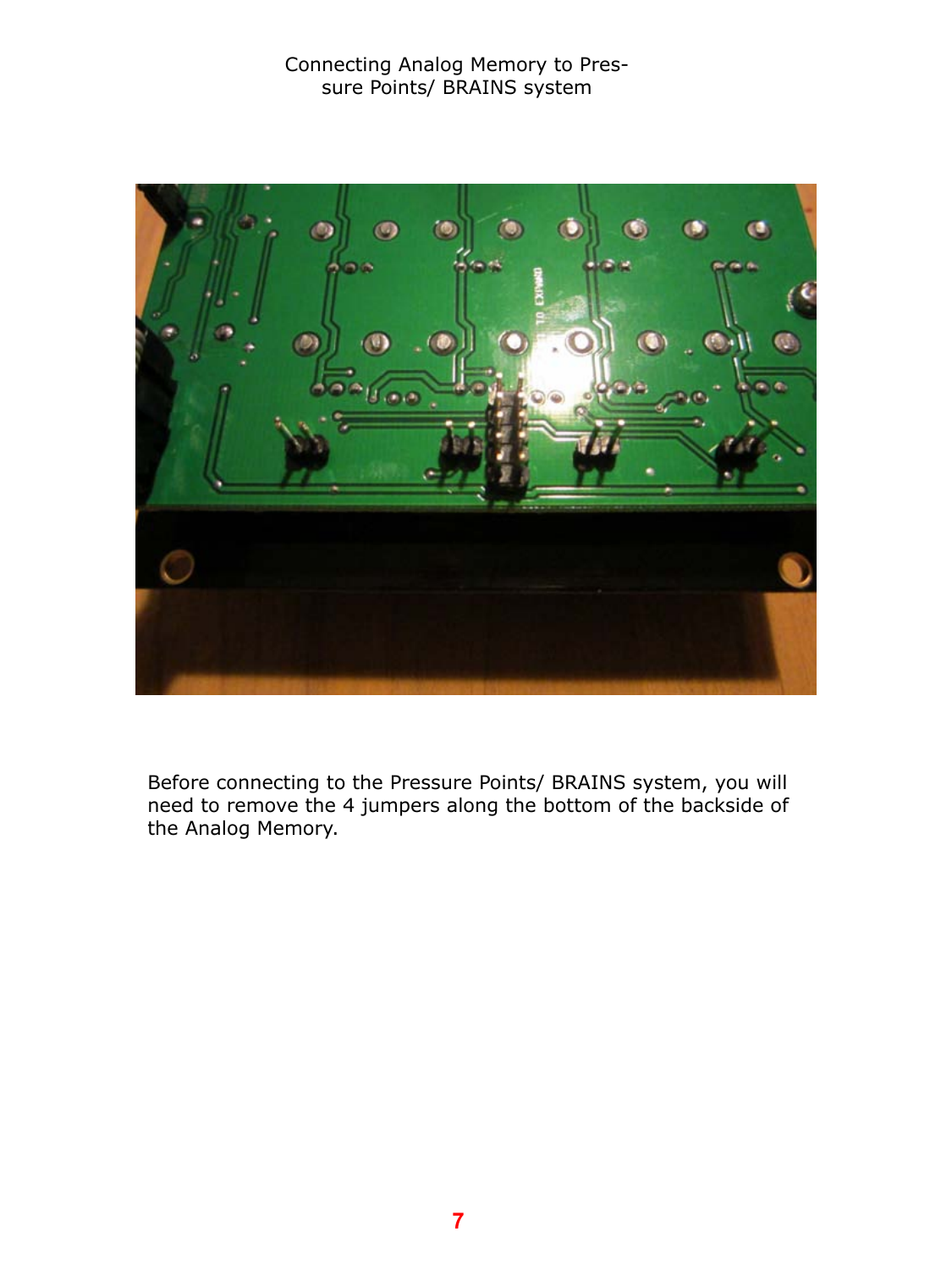#### Connecting 1 Analog Memory to Pressure Points/ BRAINS



Connect one of the remaining 3 connectors to the 10 pin header on the Pressure Points that is marked "EXPND." You will need to remove all 4 of the small black "jumpers" that are covering the pins of this header before you attach the EXPAND CABLE. Maintain proper orientation of the cable, keeping the Red Stripe DOWN. Connect each Analog Memory to the Pressure Points with which you wish to control it.

Now connect the EXPAND Cable to the 10 pin header on the BRAINS marked "Points 1-4."

Please see the Pressure Points and BRAINS manuals for details on proper jumper settings and connection for Pressure Points/ BRAINS, and follow those instructions.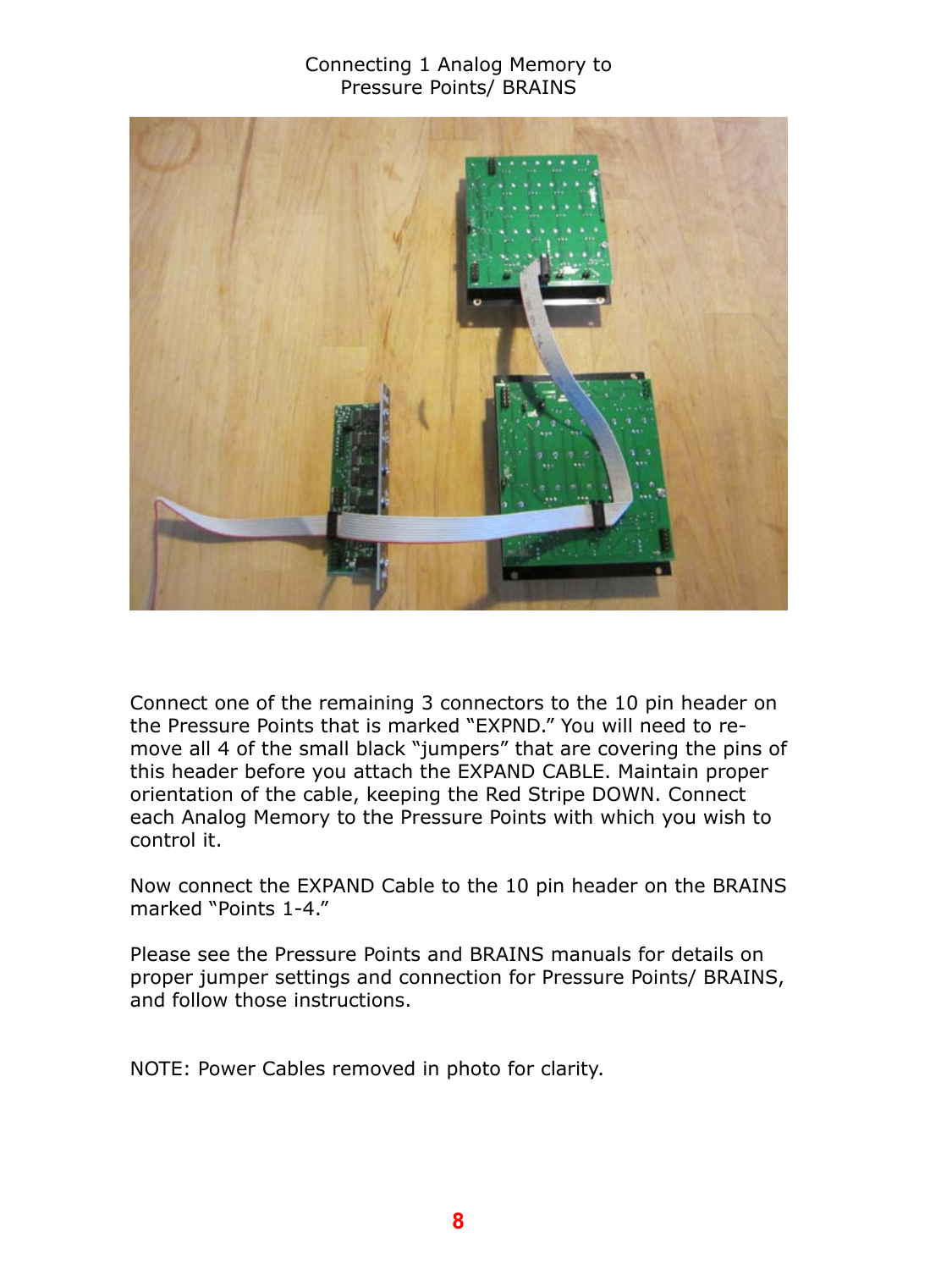#### Connecting 2 Analog Memory to 2 Pressure Points



Connect one of the remaining 3 connectors to the 10 pin header on the Pressure Points that is marked "EXPND." You will need to remove all 4 of the small black "jumpers" that are covering the pins of this header before you attach the EXPAND CABLE. Maintain proper orientation of the cable, keeping the Red Stripe DOWN. Connect each Analog Memory to the Pressure Points with which you wish to control it.

Now connect the EXPAND Cables to the 10 pin headers on the BRAINS marked "Points 1-4" and "Points 5-8." The EXPAND Cable coming of the Pressure Points nearest to the BRAINS is connected to the "Points 1-4."

Using the provided CHAIN cable, connect the two Analog Memory modules at the 10 pin header marked "CHAIN." Maintain proper orientation of the cable, keeping the Red Stripe DOWN at both ends. Analog Memory(s) that are not the that last in the CHAIN will need to have the jumper marked "Close 4 Master" removed.

Please see the Pressure Points and BRAINS manuals for details on proper jumper settings and connection for Pressure Points/ BRAINS, and follow those instructions.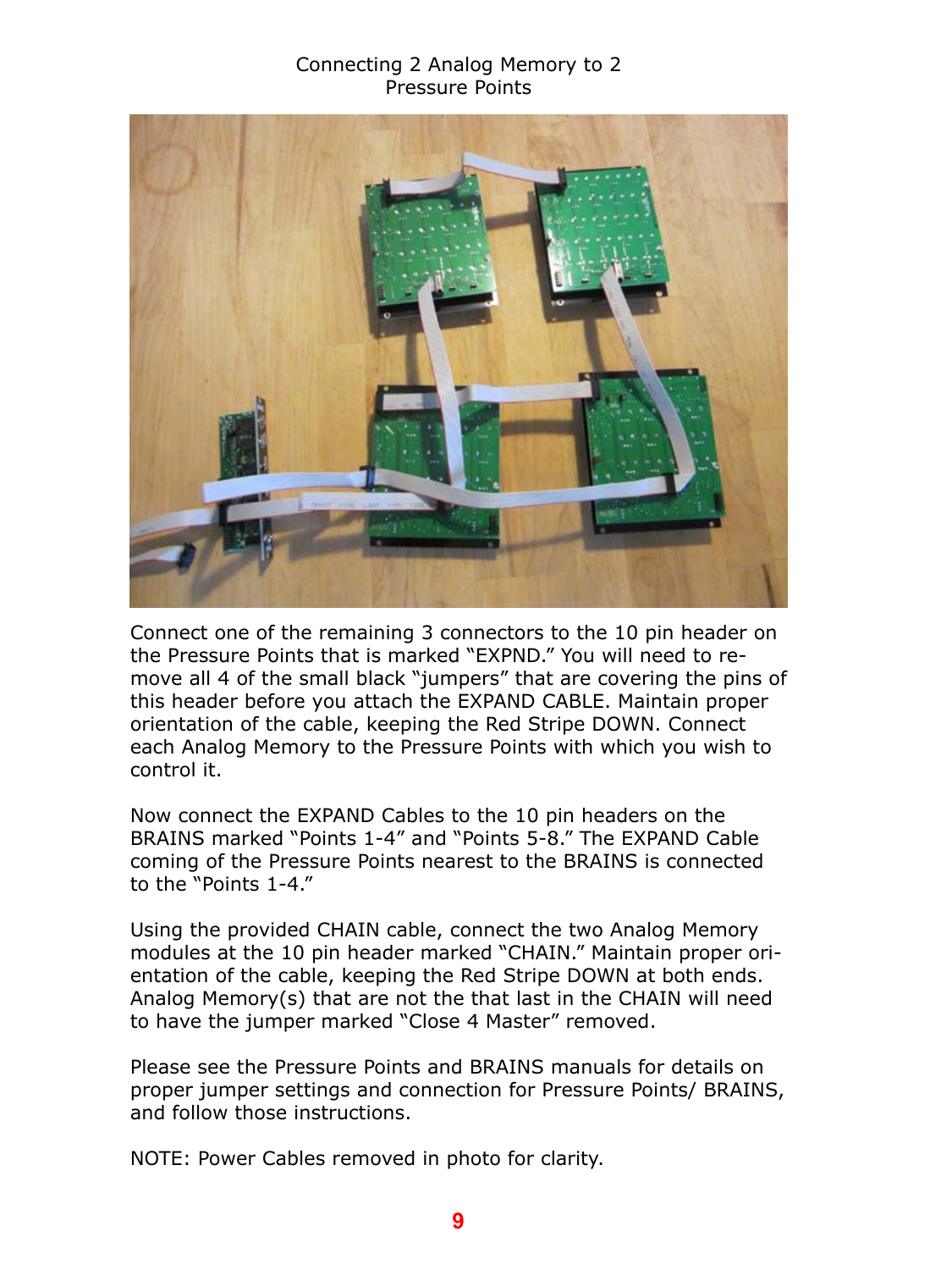# **OVERVIEW**

The Analog Memory module uses an innovative new data storage technology called "Mechanically Orbited Carbon," to store and recall control voltage values for use within the modular synthesizer system. The MOC RAM technology has the advantage of completely passive non-volatile storage! Power is only used in the generation of the recalled voltage values for use within the modular synthesizer system.

Each Analog Memory module stores up to 20 control voltage values! The data is stored in 4 columns of 5 values. Each stored value is programmed using its own convenient panel control. These 20 controls (1 control per value stored) include a soft touch knob that is pleasing to grip for programming, and marked with a brightly colored indicator line so that the user may view the entire contents of the Analog Memory all at once, at ANY time, even when power is OFF! Programming and operation could not be simpler!

Random Access? Absolutely. The data is accessed immediately at any time using the "Touched Random Access Memory" or TRAM technology packaged within the Pressure Points control module. Simply touch the Touch Plate associated column of values you wish to recall and those voltages will appear. Additionally the Analog Memory is compatible with the BRAINS module for sequential memory access.

Non-volatile storage? Absolutely. Even while powered down, the Analog Memory will retain its entire contents for millions and millions of hours! Care must be taken to avoid physical disturbance of the stored values, so store your Analog Memory in an enclosed and shock resistant case if the data is critical!

Each Analog Memory requires connection to a Pressure Points module for retrieval of stored data. 2 or more (3 is maximum number that has been tested) Analog Memory modules may be connected to a single Pressure Points module. The Analog Memory will also function perfectly within the Pressure Points/ BRAINS system.

Multiple Analog Memory modules may be chained or stacked to create larger data storage systems. Cables are included with each module allowing for complete installation of a data bussing system of up to 4 Analog Memory, 2 Pressure Points and 2 BRAINS. Reasonably priced custom cable assemblies are available for building larger data storage systems. Contact Make Noise for more information.

This module is 20HP and consumes 20mA worth of current.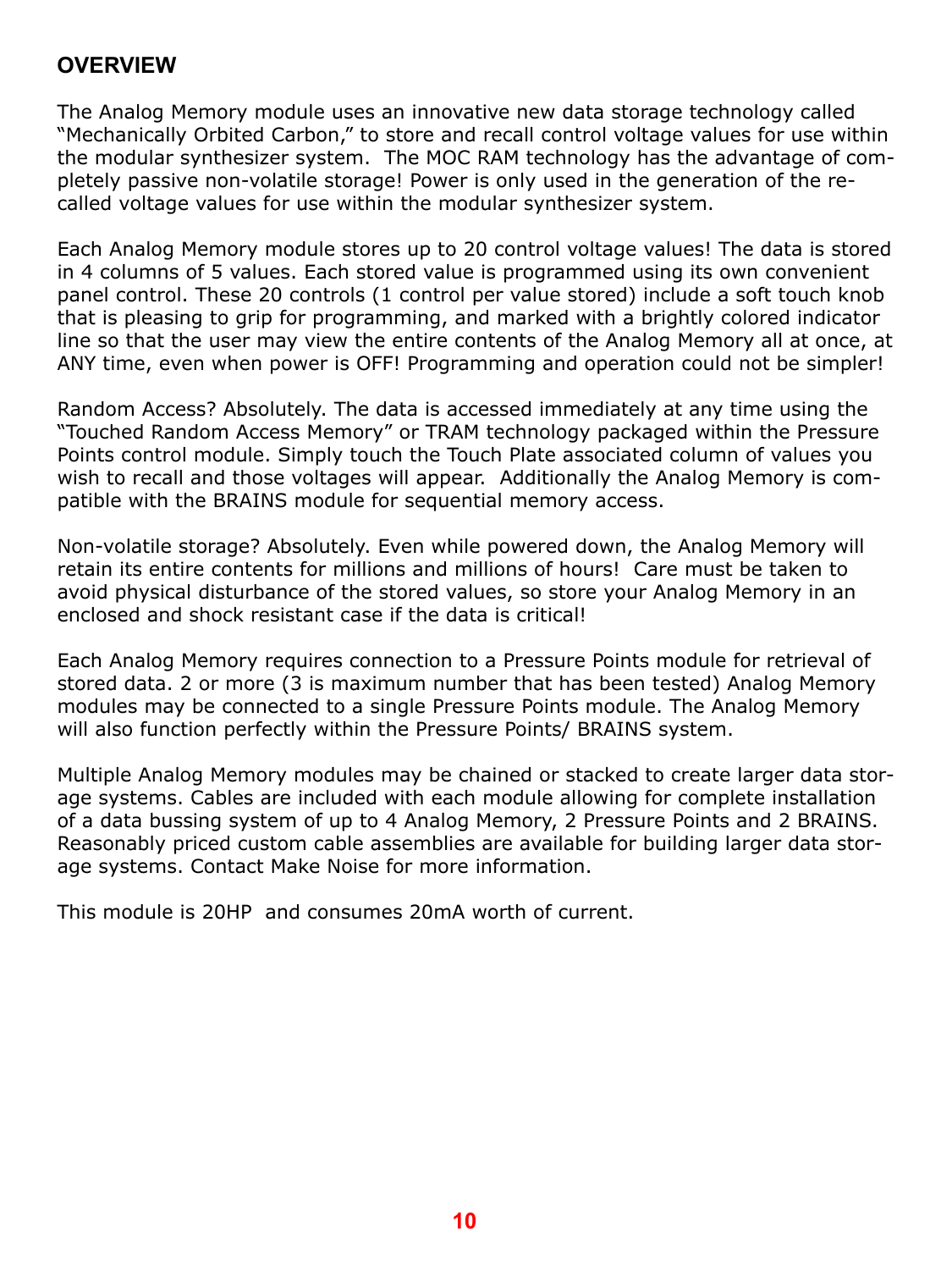